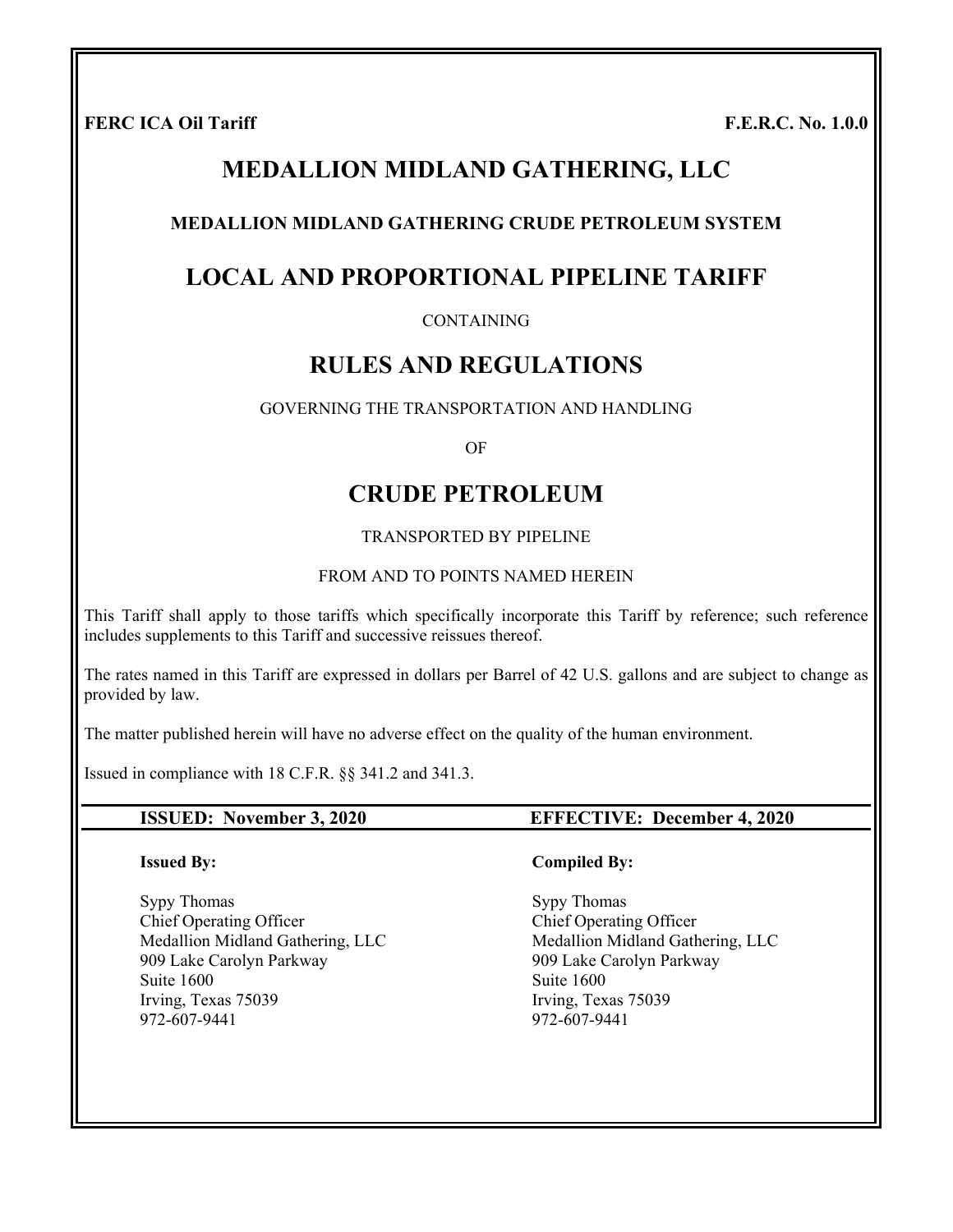# **GENERAL RULES AND REGULATIONS**

# **TABLE OF CONTENTS**

| Page 3  |
|---------|
| Page 6  |
| Page 6  |
| Page 8  |
| Page 8  |
| Page 8  |
| Page 8  |
| Page 9  |
| Page 9  |
| Page 10 |
| Page 10 |
| Page 10 |
| Page 12 |
| Page 12 |
| Page 12 |
| Page 13 |
| Page 13 |
| Page 13 |
| Page 13 |
| Page 15 |
| Page 15 |
| Page 15 |
| Page 16 |
| Page 16 |
|         |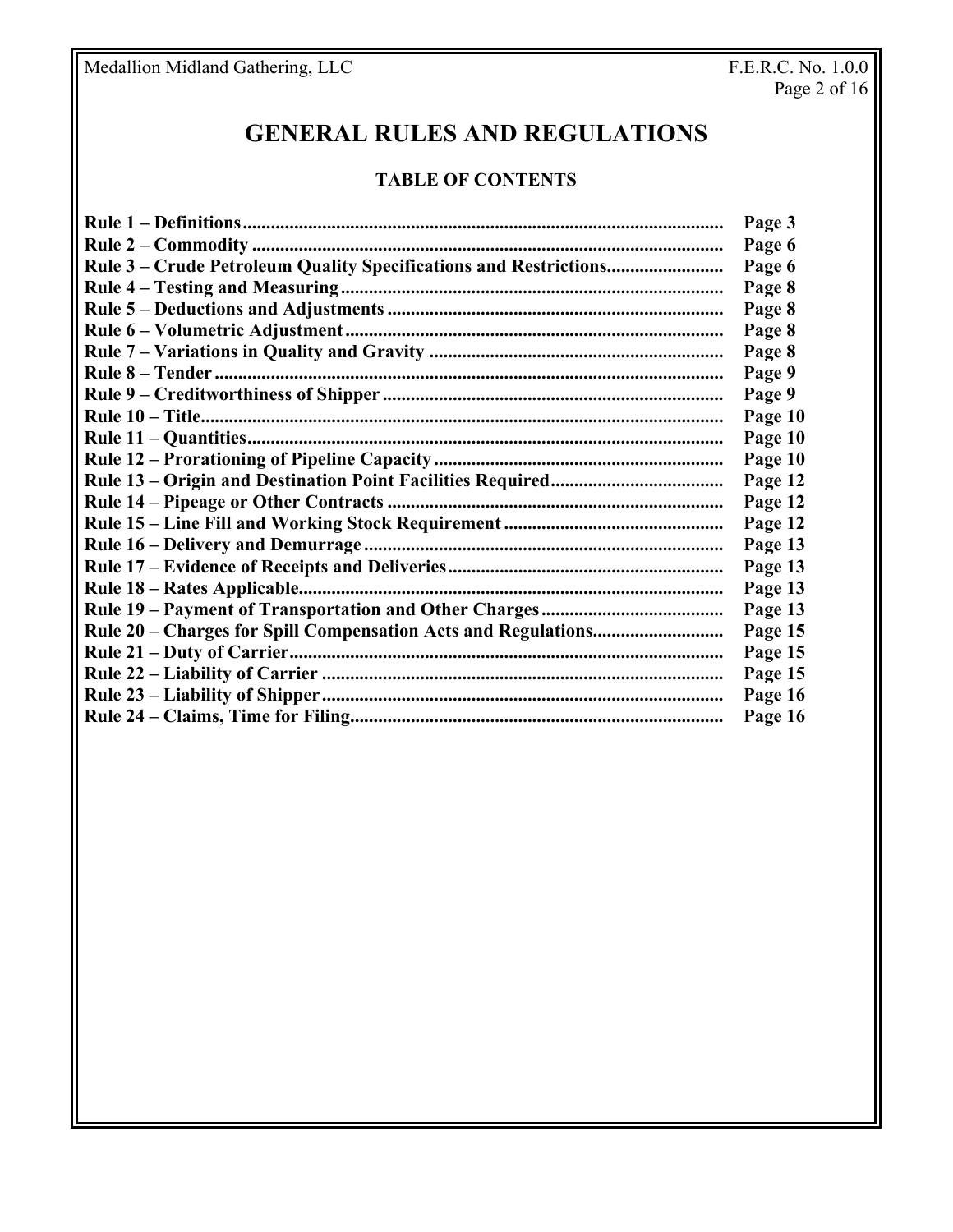# **GENERAL RULES AND REGULATIONS**

# **GENERAL APPLICATION**

Carrier provides transportation of Crude Petroleum between the Origin Points and Destination Points provided under this Tariff's terms and conditions.

# **DEFINITIONS**

# **RULE 1 – DEFINITIONS**

"**Actual Shipment**" means the quantities of Crude Petroleum physically tendered at an Origin Point by an individual Shipper during a month under this Tariff.

"**Affected Segment**" means a segment of Carrier's Pipeline impacted by a Proration Event.

"**API**" means the American Petroleum Institute.

"**ASTM**" means the American Society for Testing Materials.

"**Available Capacity**" means the operationally available capacity to Shippers on Carrier's Pipeline or an Affected Segment, as applicable.

"**Barrel**" means forty-two (42) U.S. gallons at sixty degrees Fahrenheit (60° F) and zero (0) gauge pressure if the vapor pressure is at or below atmospheric pressure, or at equilibrium pressure if the vapor pressure is above atmospheric pressure.

"**Base Period**" means the previous eighteen (18) months beginning with the nineteenth (19th) month prior to the current Proration Month, except that, during the initial eighteen (18) months commencing on the Effective Date, the Base Period shall be as provided in Rule  $12(g)$ . Previous Proration Months, as well as months in which no apportionment was in effect, will be included in the rolling eighteen (18) month Base Period.

"**Batch,**" "**Batched,**" or "**Batched Shipments"** means transportation of Crude Petroleum that is tendered at the Origin Point in which Shipper has provided or arranged for adequate storage at a location(s) and capacity(ies) which, in Carrier's sole discretion, are sufficient to permit Carrier to physically segregate Shipper's quantities for Delivery.

"**Carrier**" means Medallion Midland Gathering, LLC.

"**Carrier's Pipeline**" means Carrier's Crude Petroleum pipeline facilities originating at the Origin Points and terminating at the Destination Points.

"**Claims**" has the meaning set forth in Rule 24.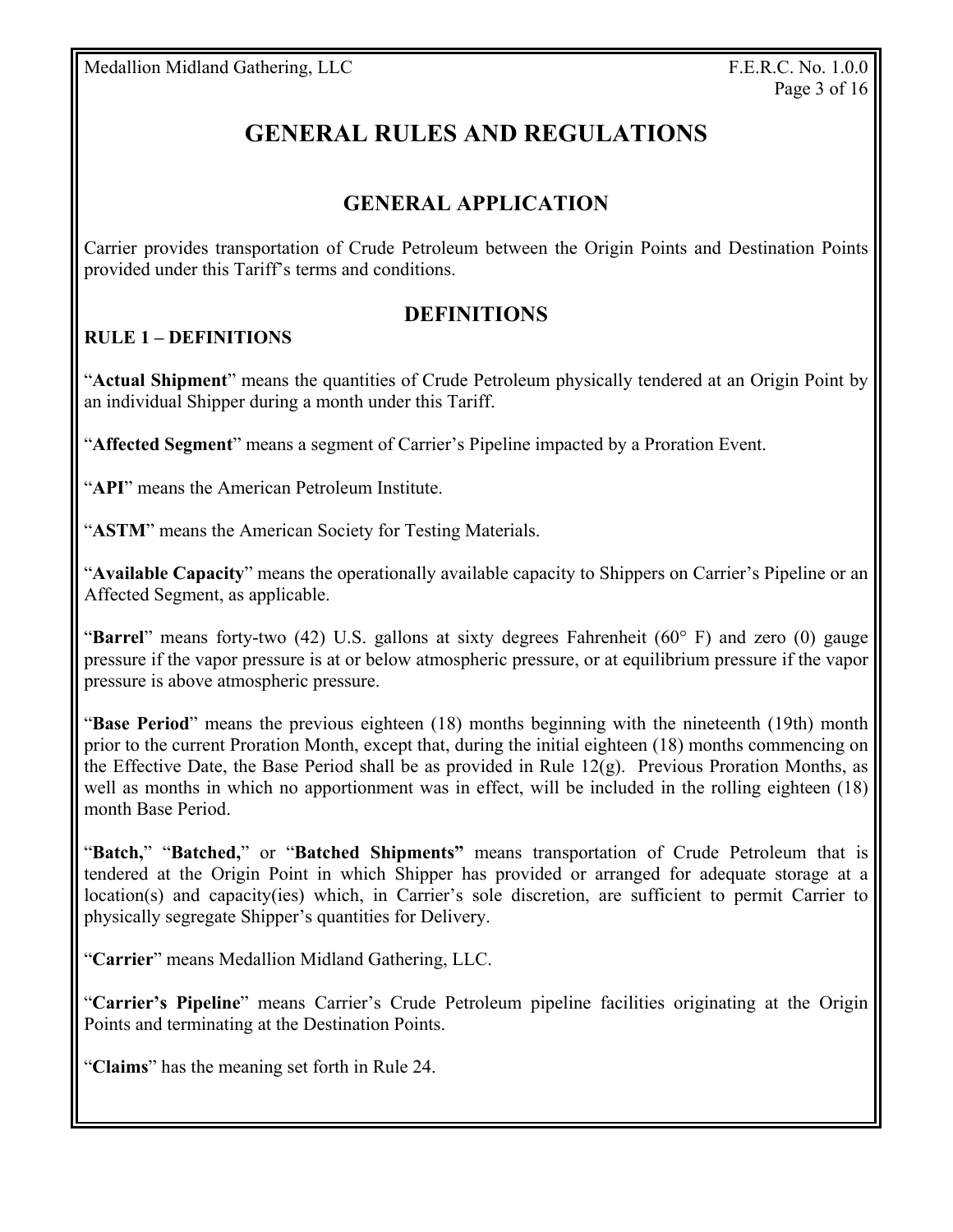"**Common Stream**" means Crude Petroleum, Tendered or Received at Carrier's Pipeline and associated facilities as designated in the related tariffs and moved through Carrier's Pipeline, which is commingled or intermixed with other Crude Petroleum of like characteristics and quality. A Common Stream may be made up of one or more Tenders of Crude Petroleum provided that each Tender of Crude Petroleum meets the quality specifications, as set out in Rule 3. Common Streams and characteristics of each shall be determined by Carrier in its sole discretion.

"**Consignee**" means the party that Shipper has authorized to accept the Delivery from Carrier of Crude Petroleum at the Destination Point.

"**Crude Petroleum**" means West Texas Intermediate Light Sweet Crude Oil from oil and gas wells which has not been blended or mixed with other grades of crude oil or "indirect products" (as defined below) and which meet the required specifications established pursuant to Rule 3 of this Tariff. For the avoidance of doubt, Crude Petroleum shall exclude, and Carrier shall not be required to transport, "indirect liquid products of oil or gas wells" sometimes referred to as "indirect products", meaning the liquid products resulting from the operation of gasoline recovery plants, gas recycling plants, condensate or distillate recovery equipment in gas or oil fields, or a mixture of such products.

"**Delivery,**" "**Deliver,**" "**Deliveries,**" or "**Delivered**" means the transfer of physical and legal custody of Crude Petroleum from Carrier at the Destination Point(s) to Shipper or its Consignee.

"**Destination Point**" means the point(s) of Delivery, as specified in the Rates Tariff.

"**Effective Date**" has the meaning set forth in Rule 12(g).

"**FERC**" means the Federal Energy Regulatory Commission.

"**Gravity**" means gravity determined in accordance with ASTM Designation D-287.

"**Joint Tariff**" means the tariff publications applicable to the Joint Tariff Service, including any supplements and revisions thereto, as may be filed and maintained by Carrier with the FERC from time to time for the transportation of Crude Petroleum rendered in interstate commerce in connection with Medallion Pipeline Company, LLC.

"**Joint Tariff Allocated Quantity**" means a quantity determined by multiplying the Joint Tariff Capacity Ratio by the Available Capacity.

"**Joint Tariff Capacity Ratio**" means, as of the time of the determination, a fraction the numerator of which is the Joint Tariff MDQ on the Affected Segment for the Proration Month and the denominator of which is the sum of such Joint Tariff MDQ and the Local Tariff Capacity on the Affected Segment.

"**Joint Tariff MDQ**" means a quantity for the applicable Proration Month equal to the sum of the Joint Tariff (i) aggregate Shipper MDQs of the Acreage Dedication Shippers, and (ii) aggregate Committed Volumes of the Volume Commitment Shippers (for purposes of this definition only, the terms "Shipper MDQs", "Acreage Dedication Shippers", "Committed Volume" and "Volume Commitment Shippers" shall have the meaning set forth in the Joint Tariff).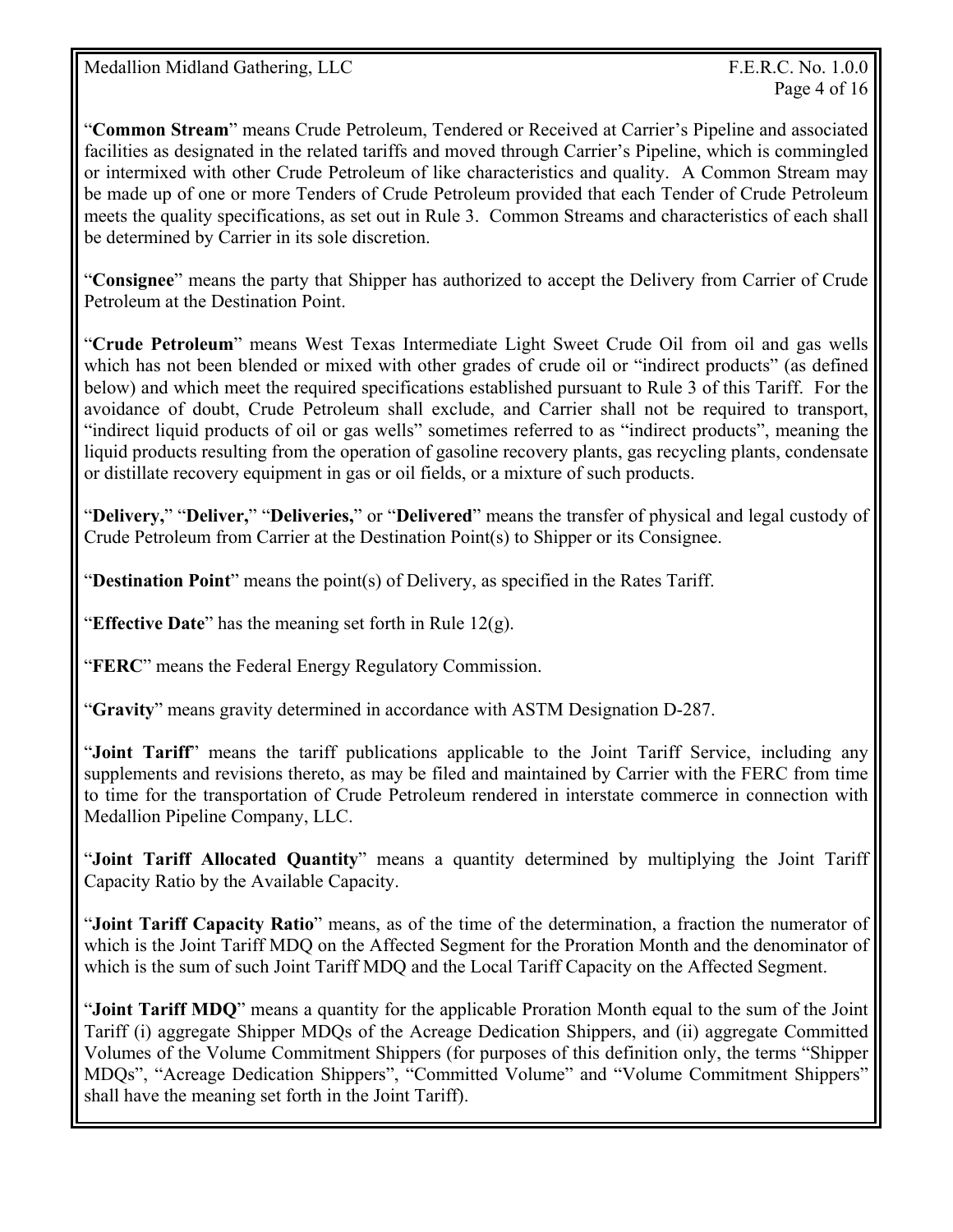"**Joint Tariff Service**" means the transportation service available to Joint Tariff Shippers pursuant to the terms of the then-effective Joint Tariff.

"**Joint Tariff Shipper**" means a person that transports Crude Petroleum pursuant to the Joint Tariff.

"**Local Tariff Allocated Quantity**" means a quantity equal to the Available Capacity less the Joint Tariff Allocated Quantity.

"**Local Tariff Capacity**" means the aggregate capacity on Carrier's Pipeline as set forth in each Petition for Declaratory Order filed with the FERC, less the Joint Tariff MDQ.

"**Local Tariff Service**" means the transportation service available to Shippers under the terms of the Rates Tariff and Rules and Regulations Tariff for service on Carrier's Pipeline as filed and maintained by Carrier with the FERC for the transportation of Crude Petroleum in interstate commerce.

"**New Shipper**" means, for purposes of prorationing in Rule 12, any Shipper who does not qualify as a Regular Shipper.

"**Nomination**" or "**Tender**" means any offer by a Shipper to Carrier of a stated quantity of Crude Petroleum for transportation from the Origin Point to the Destination Point in accordance with this Tariff. The definition of "**Nomination**" includes a late or revised Nomination submitted by a Shipper under Rule 8, to the extent such Nomination is accepted by Carrier pursuant to Rule 8.

"**Obligations**" has the meaning set forth in Rule 19.

"**Origin Point**" means the points of Receipt, as specified in the Rates Tariff.

"**PLA**" means the loss allowance described in Rule 5.

"**Proration Event**" means an event that occurs when, based upon all valid Nominations submitted by Shippers in compliance with this Tariff and by Joint Tariff Shippers in compliance with the Joint Tariff, Carrier determines that the total volumes nominated by all Shippers and Joint Tariff Shippers for shipment on Carrier's Pipeline or a pipeline segment thereof exceed the Available Capacity of Carrier's Pipeline or a pipeline segment thereof.

"**Proration Month**" refers to a month when a Proration Event occurs.

"**Rates Tariff**" means that publication within Carrier's Tariff that sets forth the local and proportional rates applicable to the transportation of Crude Petroleum by Carrier and that makes specific reference by FERC number to this Rules and Regulations Tariff, as filed with the FERC and as may be supplemented and amended from time to time.

"**Receipt**," "**Receive**," or "**Received**" means the transfer of physical and legal custody of Crude Petroleum from Shipper to Carrier at the Origin Point(s) for transportation.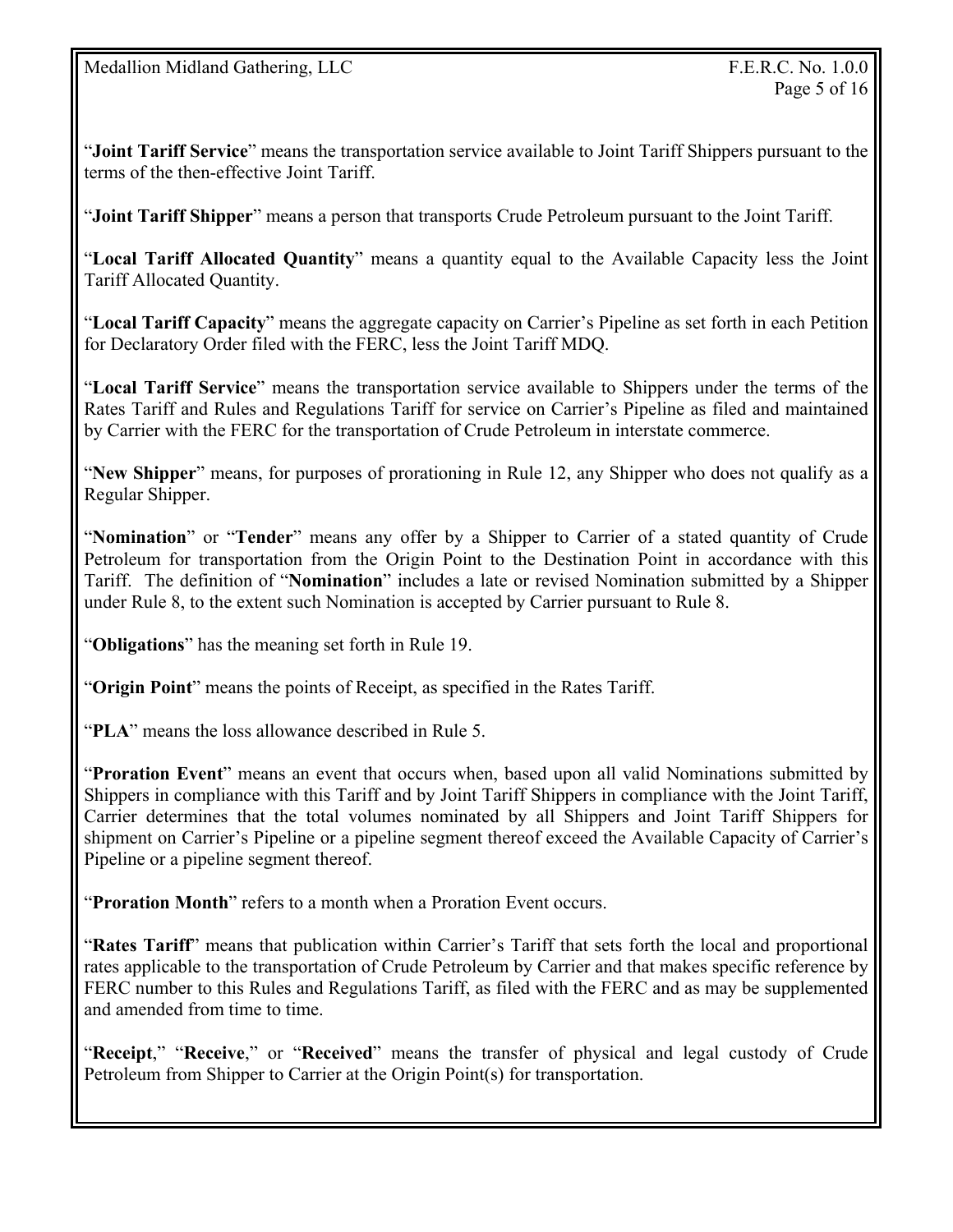"**Regular Shipper**" means, for purposes of prorationing in Rule 12, a Shipper meeting the eligibility requirements in Rule 12(d).

"**Rules and Regulations Tariff**" means this Tariff; specifically, that publication within Carrier's Tariff that sets forth the rules and regulations that govern the Local Tariff Service, as filed with the FERC and as may be supplemented and amended from time to time.

"**Shipper**" means the party that arranges with Carrier for the gathering or transportation of Crude Petroleum pursuant to the terms of this Tariff.

"**Tender**" has the meaning set forth in the definition of Nomination.

# **COMMODITY DESCRIPTION AND MEASUREMENT**

# **RULE 2 – COMMODITY**

Carrier is engaged in the transportation of Crude Petroleum and will not accept any other commodity for transportation, except as provided herein.

#### **RULE 3 – CRUDE PETROLEUM QUALITY SPECIFICATIONS AND RESTRICTIONS**

Crude Petroleum shall be accepted for transportation only when such Crude Petroleum meets the following quality specifications. These specifications shall apply to each Barrel of a Shipper's Nomination and not be limited to the composite sample of the Nomination:

- (a) API Gravity of between thirty six degrees  $(36^{\circ})$  and forty four degrees  $(44^{\circ})$ ;
- (b) the true vapor pressure of such volumes does not exceed 11 psia or result in Carrier's noncompliance with federal, state, or local requirements regarding hydrocarbon emissions;
- (c) has a Reid vapor pressure less than 9.0 psia at a temperature of one hundred degrees Fahrenheit (100° F);
- (d) basic sediment, water, and other impurities of one percent (1%) or less;
- (e) temperature of one hundred and twenty degrees Fahrenheit ( $120^\circ$  F) or less;
- (f) the sulfur content does not exceed forty- five hundredths of one percent  $(0.45\%)$ by weight;
- (g) readily susceptible to transportation through Carrier's existing facilities; and
- (h) will not materially affect the quality of other shipments or cause disadvantage to other Shippers or Carrier.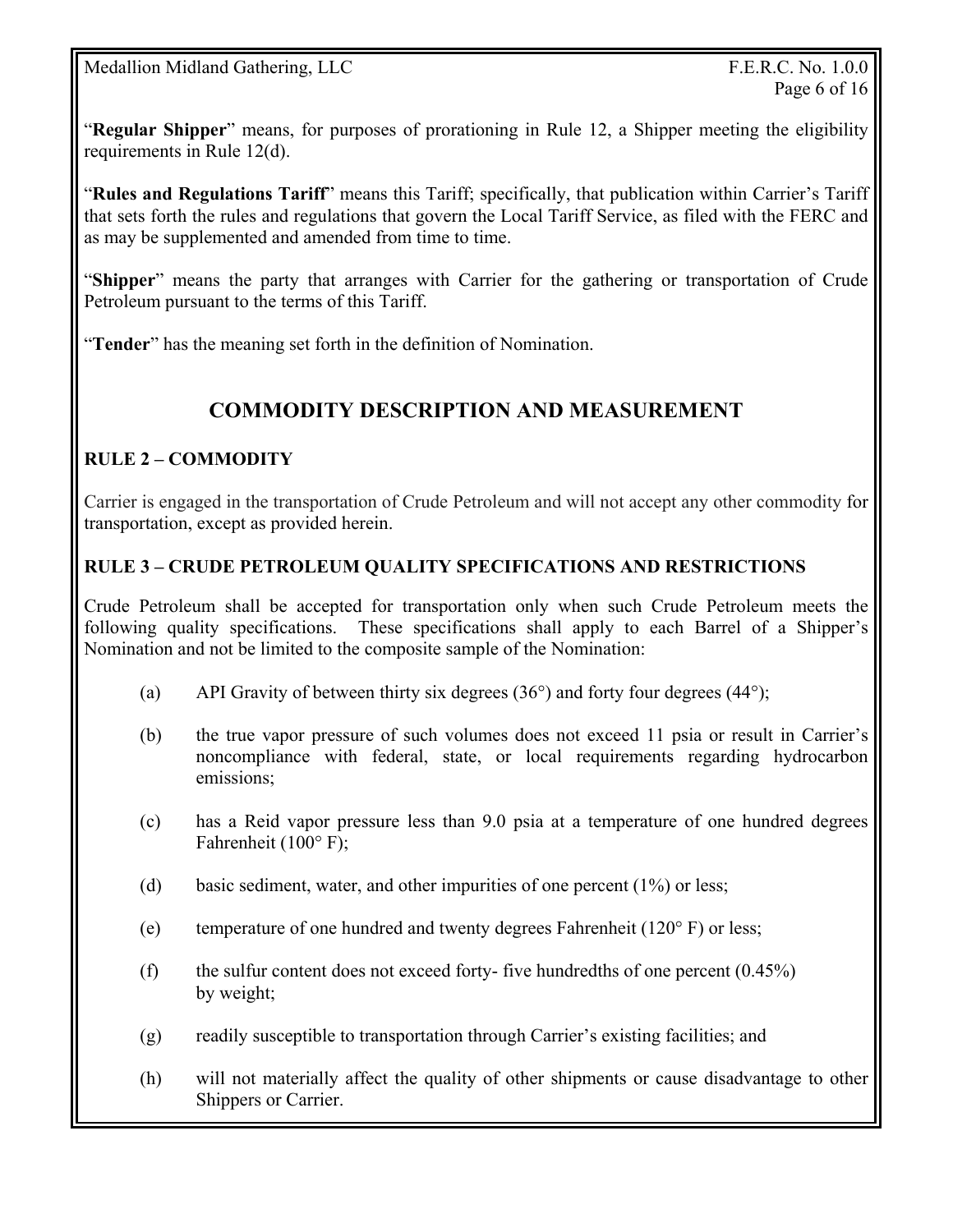Carrier may waive the foregoing specifications on a not unduly discriminatory basis where, in Carrier's sole judgment, the Receipt of any affected Barrels at particular Origin Points would not (i) adversely impact the ability of the Common Stream to remain within the foregoing quality specifications or, if not in compliance with such quality specifications, adversely impact the ability of Deliveries to the affected Destination Points to satisfy the tariff quality specifications of directly connected downstream pipeline carriers (including the requirements of the connection agreements entered into with such carriers), and (ii) otherwise adversely impact Carrier's Pipeline or its operations.

Carrier reserves the right to reject Crude Petroleum that, in its sole discretion, does not meet the quality specifications referenced above. In addition, Carrier shall reject Crude Petroleum containing contaminants including, but not limited to, chemicals such as chlorinated and/or oxygenated hydrocarbons and/or heavy metals such as lead and/or vanadium. Carrier reserves the right to reject Crude Petroleum if, in its sole discretion, Deliveries of such quantities would not meet the tariff quality specifications (including the requirements of the connection agreements entered with such carriers) of the directly interconnected downstream pipelines listed in Carrier's currently-effective Rates Tariff. Where the transportation service nominated by a Shipper is effectuated by Carrier through backhaul, displacement, and/or exchange, Carrier's determination of whether Receipts from such Shipper satisfy the quality specifications herein may be based upon the actual physical delivery path rather than the nominated delivery path.

Carrier may, at its discretion, require, approve, or reject Crude Petroleum containing, or the injection into Crude Petroleum of, corrosion inhibitors, viscosity or pour point depressants, drag reducing agent, or other such additives in the Crude Petroleum to be transported.

If Crude Petroleum is accepted from third-party owned tankage, settled bottoms in such tanks must not be above a point six inches (6") below the bottom of the pipeline connection with the tank.

Carrier reserves the right to reject Crude Petroleum, in its sole discretion, if Shipper or Consignee has failed to comply with applicable laws, rules, and regulations made by government authorities regulating shipment of Crude Petroleum.

If, upon investigation, Carrier determines that Shipper has delivered contaminated Crude Petroleum or Crude Petroleum which otherwise fails to comply with the specifications set forth above, Carrier may exclude Shipper from further entry into applicable segments of Carrier's Pipeline until Shipper is able to comply with the quality specifications referenced above, as determined by Carrier in its sole discretion. Carrier reserves the right to dispose of any contaminated Crude Petroleum in its pipeline. Disposal, if necessary, may be made in any reasonable commercial manner, and any liability associated with the contamination or disposal of any Crude Petroleum shall be borne by the Shipper introducing the contaminated Crude Petroleum into Carrier's Pipeline**.**

Carrier may, from time to time, undertake to transport other or additional grades of crude petroleum to the extent Carrier elects, in its sole discretion, to offer such transportation by employing Batched Shipments. If, in Carrier's sole discretion, sufficient quantities are not nominated or facilities are not available to justify continued transportation of other or additional grades, Carrier may, after giving reasonable notice to Shippers who may be affected, cease transporting particular grades of crude petroleum.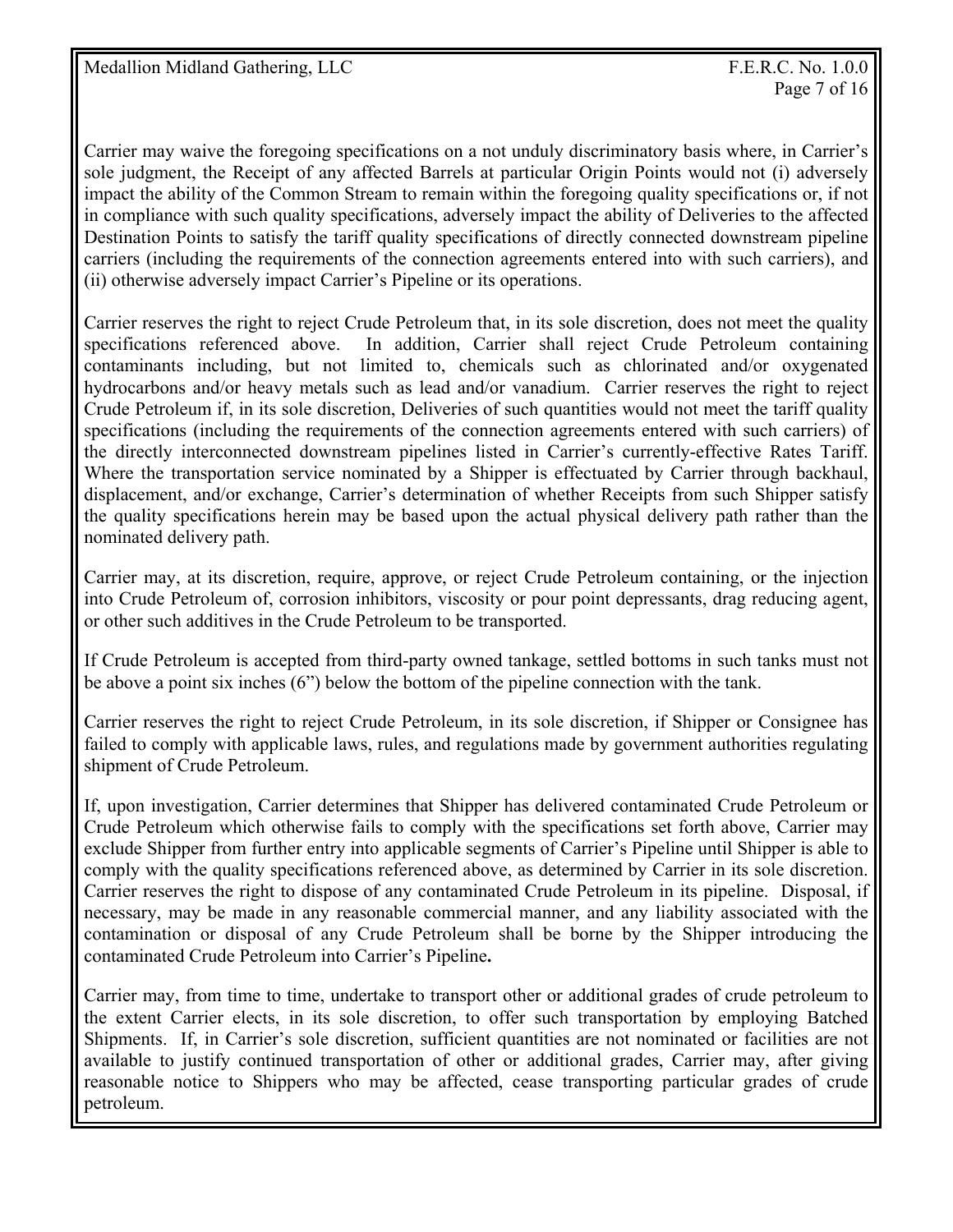# **RULE 4 – TESTING AND MEASURING**

Prior to or during Receipt of Crude Petroleum for transportation, and prior to or during release thereof for Delivery, such quantities of Crude Petroleum shall be measured and tested by a representative of Carrier. Crude Petroleum will be measured by metering.

All shipments tendered to Carrier for transportation shall be metered by a representative of Carrier prior to, or at the time of, Receipt from Shipper. Shipper or Consignee shall have the option of being present or represented during the testing or metering. The results of such testing or metering shall be final.

# **RULE 5 – DEDUCTIONS AND ADJUSTMENTS**

In measuring the quantity of Crude Petroleum Received and Delivered, corrections shall be made from volumes at actual or observed temperature to volumes at sixty degrees Fahrenheit ( $60^{\circ}$  F) and for pressure to 14.696 psia. Quantities shall be corrected for this purpose by use of applicable API-ASTM volume correction factor tables.

For all shipments of Crude Petroleum, a deduction for PLA of two-tenths of one percent (0.2%) will be made to cover evaporation, interface losses, and other normal losses during transportation. Carrier, in addition, will deduct the full amount of sediment, water, and other impurities. The net balance, after applicable deduction, will be the quantity deliverable by Carrier.

# **RULE 6 – VOLUMETRIC ADJUSTMENT**

Any volumetric difference between Receipts from Shipper and Deliveries to Shipper or Consignee during a current month as a result of scheduling will be adjusted in the following month without any further liability to Carrier, taking into consideration all prior deductions allowed pursuant to the rules and regulations contained herein.

# **RULE 7 – VARIATIONS IN QUALITY AND GRAVITY**

(a) **Delivery of Types of Crude Petroleum**. Carrier is not obligated to Deliver the identical Crude Petroleum Received by Carrier. Carrier shall not be liable for any consequence related to the mixing of Crude Petroleum tendered into the Common Stream; provided, however, Carrier shall endeavor to Deliver from its common stock Crude Petroleum that is in conformance with the specifications set forth in Rule 3. For Batched Shipments, Carrier shall not be liable for any change in quality and/or Gravity that may occur to Crude Petroleum during transportation of Batches.

### (b) **Conditions Applicable to Crude Petroleum**

 (i) The acceptance of Crude Petroleum for transportation shall be on the condition that such Crude Petroleum shall be subject to such changes in Gravity, in quality, and in value as may result from its mixture in transit with other Crude Petroleum in Carrier's Pipeline and tanks; and

 (ii) Carrier is not liable for any loss or damage resulting from an alteration in Gravity or quality of Crude Petroleum transported by Carrier, unless the loss or damage occurs because of the gross negligence of Carrier.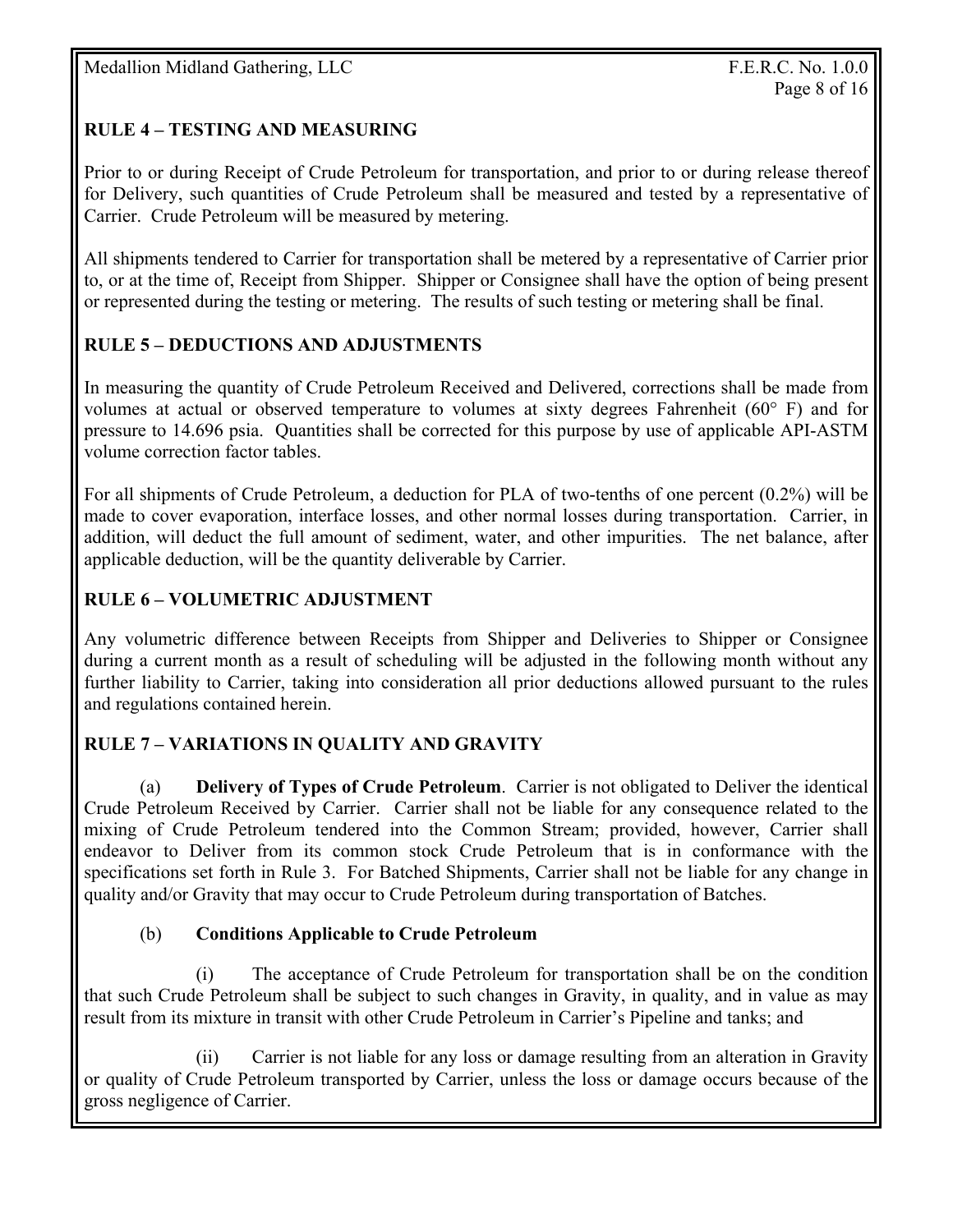(c) CARRIER MAKES NO WARRANTY AS TO MERCHANTABILITY, FITNESS FOR A PARTICULAR PURPOSE, OR ANY OTHER WARRANTY OR REPRESENTATION WITH RESPECT TO THE GRADE OR QUALITY OF CRUDE PETROLEUM TRANSPORTED UNDER THIS TARIFF.

# **PRE-SHIPMENT REQUIREMENTS AND PROCEDURES**

#### **RULE 8 – TENDER**

Shippers desiring to offer Crude Petroleum for transportation shall make a Nomination to Carrier by submitting, on Carrier's prescribed Notice of Shipment form**,** a separate Nomination for each calendar month on or before the fifteenth  $(15<sup>th</sup>)$  day of the preceding month or the nomination deadline of the applicable downstream carrier, whichever is earlier. The prescribed Notice of Shipment form, in addition, must provide a verification that Shipper intends, after Delivery to the Destination Point, its quantities will be transported by other carriers (including by pipeline, rail, and/or water) across state lines to its ultimate destination and, therefore, the transportation on Carrier's Pipeline is interstate in nature and subject to this Tariff.

If transportation capacity is available and operating conditions permit, Carrier, in its sole discretion, and on an equitable and non-discriminatory basis, taking into account the rights of different classes of Shippers, may accept late or revised Nominations for Crude Petroleum for transportation after the fifteenth  $(15<sup>th</sup>)$  day of the month preceding the month during which the transportation under the Nomination is to begin, including late or revised Nominations during the month in which the transportation has already begun.

Carrier shall not be obligated to accept Nominations from any Shipper unless such Shipper, upon request from Carrier, provides written third-party verification, in a form and substance satisfactory to Carrier in its sole discretion, that supports such Shipper's Nomination as in compliance with the requirements of this Tariff including, but not limited to, confirmation that the quantities nominated by Shipper are reasonable estimates of the quantities Shipper is capable of tendering for transportation, and that Shipper has provided, or arranged for access to, equipment and facilities capable of satisfactorily delivering to the Origin Point and receiving at the Destination Point the quantities Tendered for transportation. Carrier shall not be obligated to accept a Shipper's Crude Petroleum where such verification is unacceptable to Carrier, including where a directly interconnected downstream pipeline (or other facility operator) nominated by Shipper (i) does not confirm Shipper's Nomination, in whole or in part, and/or (ii) subsequently during the month in question, reduces Shipper's previously confirmed nomination on the downstream facilities.

If, during a month in which Nominations have not been prorated pursuant to Rule 12, Carrier determines that a Shipper is not tendering the quantities that it has nominated for that month, then Carrier reserves the right to reduce such Shipper's Nomination accordingly for the balance of such month.

### **RULE 9 – CREDITWORTHINESS OF SHIPPER**

Upon the request of Carrier, all prospective and existing Shippers must submit sufficient financial information to establish creditworthiness. If in Carrier's sole discretion, a prospective Shipper is not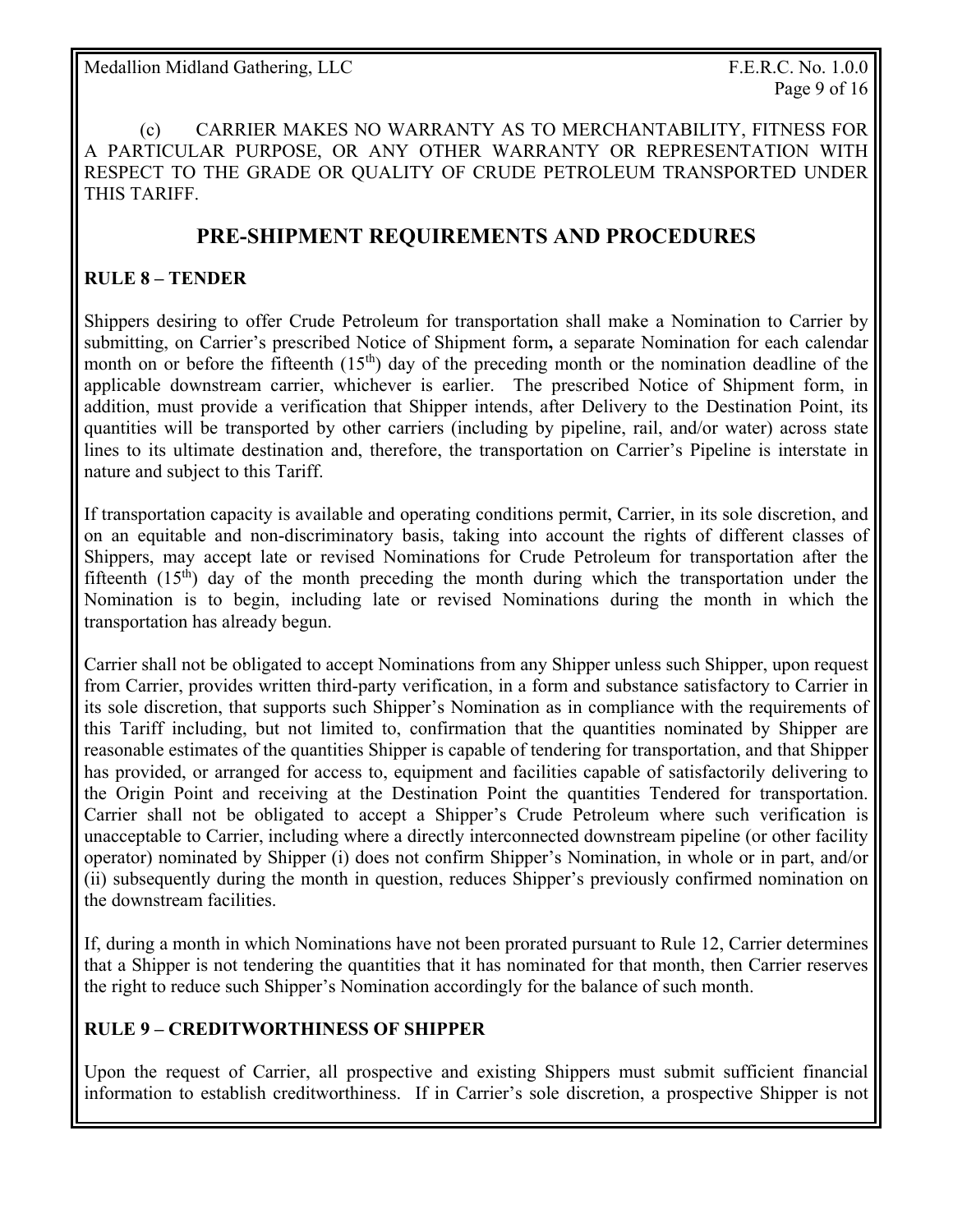creditworthy, or if a current Shipper's credit deteriorates, Carrier may require such Shippers to provide financial assurances, including, but not limited to: (i) prepayment of transportation charges; (ii) a guaranty in an amount sufficient to ensure payment to Carrier of all such costs and charges that could reasonably accrue, in a form and from a third party acceptable to Carrier; (iii) a letter of credit from an appropriate financial institution in a form acceptable to Carrier and in an amount sufficient to ensure payment to Carrier of all costs and charges that could reasonably accrue; or (iv) such other enforceable collateral security, including but not limited to, security agreements over assets of Shipper, in a form acceptable to Carrier.

Carrier shall not be obligated to accept Crude Petroleum, or a Nomination, for transportation from an existing or prospective Shipper if the Shipper or prospective Shipper fails to provide financial assurances within two (2) days of Shipper's receipt of Carrier's written request for such assurances.

# **RULE 10 – TITLE**

A Tender for shipment shall constitute a warranty by Shipper that it has unencumbered title thereto, or the unencumbered right to ship such Crude Petroleum, but acceptance shall not be deemed a representation by Carrier as to title or right. Carrier reserves the right to reject on a non-discriminatory basis any Crude Petroleum tendered for shipment that may be involved in litigation, the title or right to which may be in dispute, or that may be encumbered by lien or charge of any kind, except to the extent that Shipper submits either satisfactory proof of unencumbered title or right or a satisfactory indemnity bond.

# **RULE 11 – QUANTITIES**

Carrier may take Receipt or make Delivery of Crude Petroleum in quantities of not less than five hundred (500) bpd aggregate from one or more Shippers. Carrier reserves the right to take Receipt or make Delivery of less than five hundred (500) bpd of Crude Petroleum, if such quantity can be consolidated with other Crude Petroleum such that Carrier can make a single Delivery of not less than five hundred (500) bpd.

### **RULE 12 – PRORATIONING OF PIPELINE CAPACITY**

 (a) **Prorationing**. When a Proration Month occurs, Available Capacity will be apportioned among all valid Shipper Nominations on the basis set forth in Rule 12(b)-(g).

(b) **Division of capacity between Local and Joint Tariff Services**. If an Affected Segment is used to provide Joint Tariff Service, the Available Capacity on such Affected Segment will first be apportioned between the Joint Tariff Service and the Local Tariff Service. The Joint Tariff Service will be allocated capacity equal to the Joint Tariff Allocated Quantity and the Local Tariff Service will be allocated capacity equal to the Local Tariff Allocated Quantity. The Local Tariff Allocated Quantity shall be divided among shipper classes in accordance with Rule 12(c)-(g) below.

 (c) **Division of capacity between Shipper classes**. For each Proration Month, the Local Tariff Allocated Quantity shall be divided between Regular Shippers and New Shippers. Generally, as described in this section, up to ten percent (10%) of the Local Tariff Allocated Quantity shall be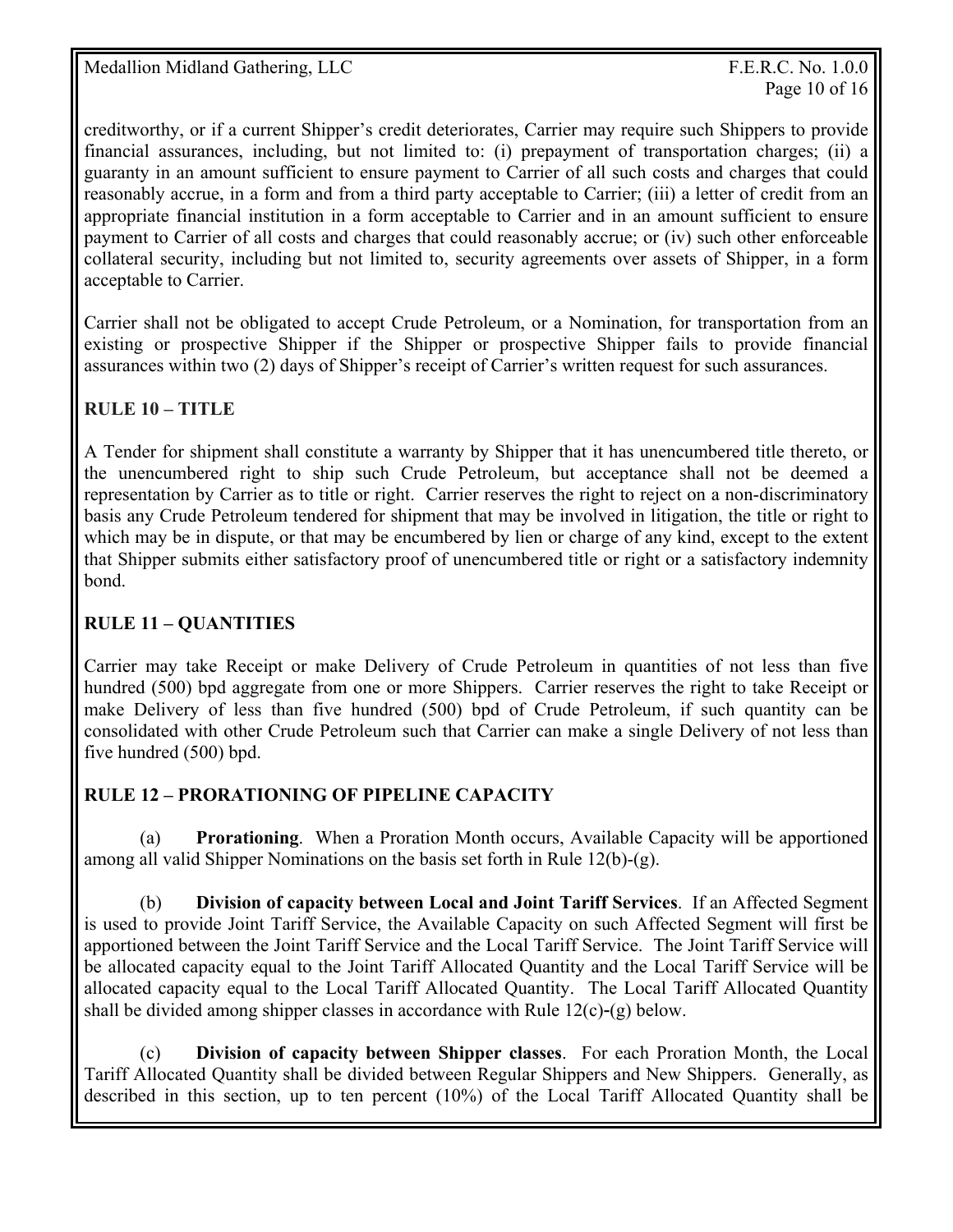allocated first to New Shippers, and at least ninety percent (90%) of the Local Tariff Allocated Quantity shall be allocated to Regular Shippers in proportion to their usage during the Base Period.

- (i) **New Shippers** 
	- a) **Availability of capacity**. Not more than ten percent (10%) of the Local Tariff Allocated Quantity shall be made available to New Shippers as a class.
	- b) **Allocation**. When the Nominations made by New Shippers exceed ten percent (10%) of the Local Tariff Allocated Quantity, each New Shipper will receive a pro rata portion of the ten percent (10%) of the Local Tariff Allocated Quantity based on its Nominations. Any unused capacity allocated to New Shippers will become available for allocation among the Regular Shippers.

### (ii) **Regular Shippers**

- a) **Availability of capacity**. The remainder of the Local Tariff Allocated Quantity will be available to any Regular Shipper that submitted valid Nominations for the Proration Month.
- b) **Allocation**. The remainder of the Local Tariff Allocated Quantity will be apportioned among all Regular Shippers. Each Regular Shipper's share of such capacity will be allocated based on its respective proportion of Deliveries during the Base Period (for example, if a Regular Shipper had five percent (5%) of Deliveries during the Base Period, that Regular Shipper shall receive five percent (5%) of the capacity available for Regular Shippers). Any unused allocated capacity by a Regular Shipper shall be reallocated among other Regular Shippers.

 (d) **Base Period Eligibility**. For a Shipper to receive Regular Shipper status for purposes of prorationing, the Shipper must have Actual Shipments of Crude Petroleum in at least eighteen (18) of the eighteen (18) months of the Base Period, except during transition periods as described in Rule 12(g). To the extent a Shipper does not meet the foregoing eligibility requirements, it shall be treated as a New Shipper for prorationing purposes.

 (e) **Transfer of prorated capacity**. Except as provided in this subsection and in Rule 10, prorated quantities allocated to a Shipper may not be assigned, conveyed, loaned, transferred to, or used in any manner by another Shipper. A Shipper's allocation may be transferred as an incident of the bona fide sale of Shipper's business or to a successor to Shipper's business by the operation of law, such as an executor or trustee in bankruptcy.

 (f) **Nomination Integrity**. During a Proration Month, if a Shipper fails to deliver to Carrier at least ninety five percent (95%) of its final confirmed Nomination, Carrier will charge Shipper an amount equal to the applicable tariff rate multiplied by the nominated quantities not received by Carrier.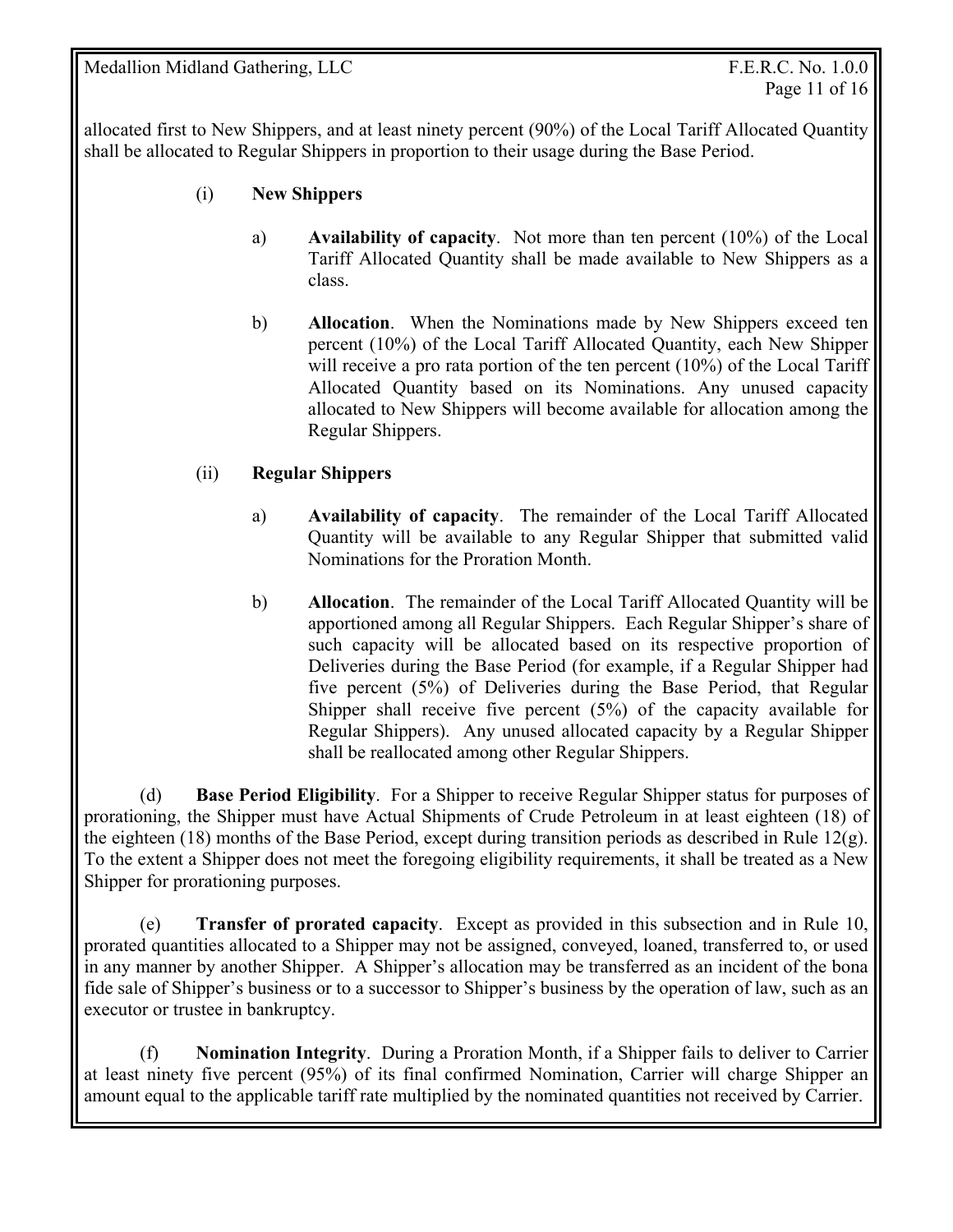(g) **Transition rule for determining Base Period**. During the initial eighteen (18) months of (i) the Tariff's implementation, and/or (ii) the in-service date of each expansion and each newly constructed pipeline segment of Carrier's system (both (i) and (ii) referred to as "Effective Date"), the Base Period shall consist of each full calendar month since the Effective Date, but prior to the Proration Month. For example, if the Proration Month were to occur in the seventh  $(7<sup>th</sup>)$  month from the Effective Date, the Base Period would consist of the first six (6) months from the Effective Date. In all other respects, Rule 12(a)-(d) remains in effect during the initial eighteen (18) months of this Tariff's implementation. This transition rule shall have no effect on and after the nineteenth  $(19<sup>th</sup>)$  full calendar month from the Effective Date.

# **TRANSPORTATION SERVICES AND RELATED REQUIREMENTS**

# **RULE 13 – ORIGIN AND DESTINATION POINT FACILITIES REQUIRED**

Carrier only provides working tankage that is incidental and necessary to the transportation of Crude Petroleum, but does not provide or offer storage service, whether in transit or at Origin Points or Destination Points. Nominations for the transportation of Crude Petroleum will be accepted only when Shipper has provided, or arranged for access to, equipment and facilities capable of satisfactorily delivering to the Origin Point and receiving at the Destination Point the quantities tendered for transportation. Shipper will deliver to the Origin Point nominated quantities on a ratable basis over the course of a month. Carrier, where operations permit, may waive such ratable delivery requirement in its sole discretion.

No duty to transport shall arise until Shipper furnishes to Carrier documentation sufficient to demonstrate that Shipper has provided, or arranged for access to, the necessary equipment and facilities immediately upstream of the Origin Point and downstream of the Destination Point.

# **RULE 14** *–* **PIPEAGE OR OTHER CONTRACTS**

Separate pipeage and other contracts may be required of a Shipper before any duty of transportation by Carrier shall arise. A pipeage contract may include additional charges for reimbursement for facilities necessary to Receive and/or Deliver Shipper's shipments.

# **RULE 15 – LINE FILL AND WORKING STOCK REQUIREMENT**

Carrier will require each Shipper to supply a pro rata share of Crude Petroleum necessary for pipeline line fill and working stock (including tank bottoms) for efficient operation of Carrier's Pipeline prior to Delivery. For the first three (3) months commencing on the Effective Date, each Shipper's initial line fill obligation will be based on the Shipper's Nominations, in proportion to the aggregate Nominations. Thereafter, line fill requirements will be adjusted every three (3) months based on Actual Shipments, and New Shippers shall be assigned line fill requirements based on their Nominations. After any such adjustments, if the pro rata share of Crude Petroleum to be provided by a Shipper changes as a result of such reallocation, Shipper shall be required to provide within thirty (30) days at Shipper's Origin Point any increase in its line fill obligation or Carrier shall be required to redeliver any reduction in Shipper's line fill obligation within thirty (30) days to Shipper's Destination Point.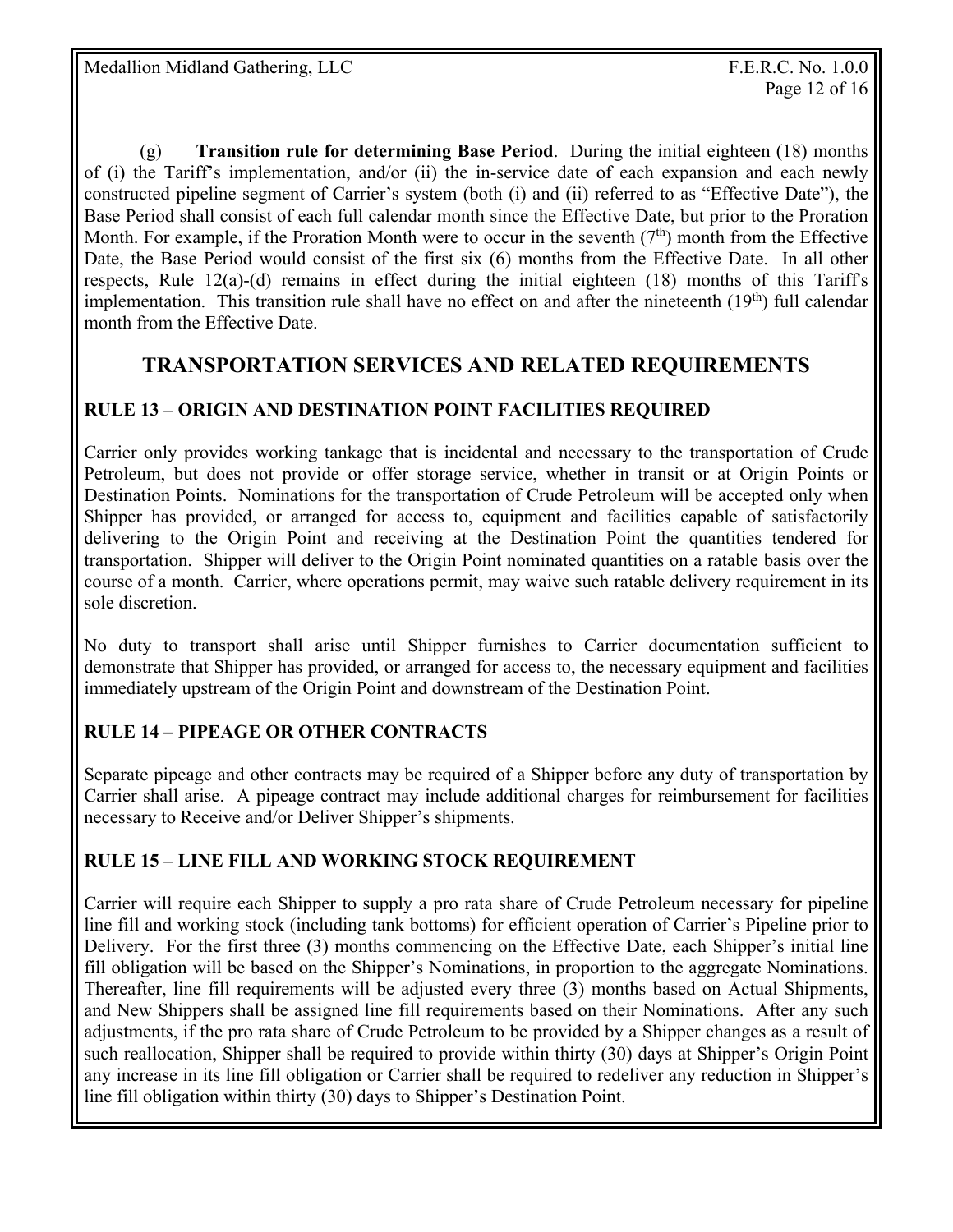Except for the periodic adjustments in line fill requirements provided for above, Crude Petroleum provided by a Shipper for this purpose may be withdrawn from the pipeline only after shipments have ceased and if written notice to discontinue shipments through Carrier's Pipeline is received on or before the fifteenth  $(15<sup>th</sup>)$  day of the month preceding the last calendar month in which Shipper intends to ship. Such withdrawal shall be made by Carrier over a reasonable period, not to exceed twelve (12) months after such notice to discontinue shipments is received.

# **RULE 16 – DELIVERY AND DEMURRAGE**

After any shipment has arrived at the Destination Point, Carrier may begin Delivery at its current rate of pumping. Since Carrier does not own or operate storage or tankage facilities for Shipper storage purposes, it is essential that Shipper or its Consignee promptly accept any shipment offered for Delivery. A demurrage charge of \$0.01 per Barrel shall accrue for each day on which any part of said shipment offered for Delivery is not promptly taken by Shipper or its Consignee.

In the event that Shipper or its Consignee fail to promptly accept any shipment offered for Delivery or any portion thereof, then Carrier shall also have the right to divert, reconsign, or make whatever arrangements for disposition of the subject Crude Petroleum that it deems appropriate to clear its pipeline facilities, including the right to sell the subject Crude Petroleum at private or public sale. Carrier may be a purchaser at any such sale. From the proceeds of any such sale, Carrier may pay itself all transportation and other charges and expenses in caring for and maintaining the subject Crude Petroleum and the costs of sale, and the balance shall be held for whomsoever may be lawfully entitled thereto.

### **RULE 17 – EVIDENCE OF RECEIPTS AND DELIVERIES**

The Receipt and Delivery shall be evidenced, in each instance, by a statement showing the quantities Received or Delivered as the case may be, temperature, basic sediment, and water, and any other data essential to the determination of quantity.

# **RULE 18 – RATES APPLICABLE**

Crude Petroleum accepted for transportation shall be subject to the rates in effect on the date of Receipt by Carrier, irrespective of the date of Tender.

# **RULE 19 – PAYMENT OF TRANSPORTATION AND OTHER CHARGES**

Transportation and all other lawful charges will be collected on the basis of net quantity of Crude Petroleum Received at the Origin Point. Shipper shall be responsible for payment of transportation and all other charges applicable to the shipment, and at the discretion of Carrier, may be required to prepay such charges or furnish guaranty of payment to Carrier. Shipper shall be responsible for the payment of all royalties, overriding royalties, production payments, and other similar amounts due in respect of such Crude Petroleum. Carrier shall deliver an invoice to Shipper on or before the tenth  $(10<sup>th</sup>)$  business day of each month setting forth the amount due under the terms of this Tariff. Shipper shall pay on or before the later of the twentieth  $(20<sup>th</sup>)$  business day of the month or ten (10) business days following the date of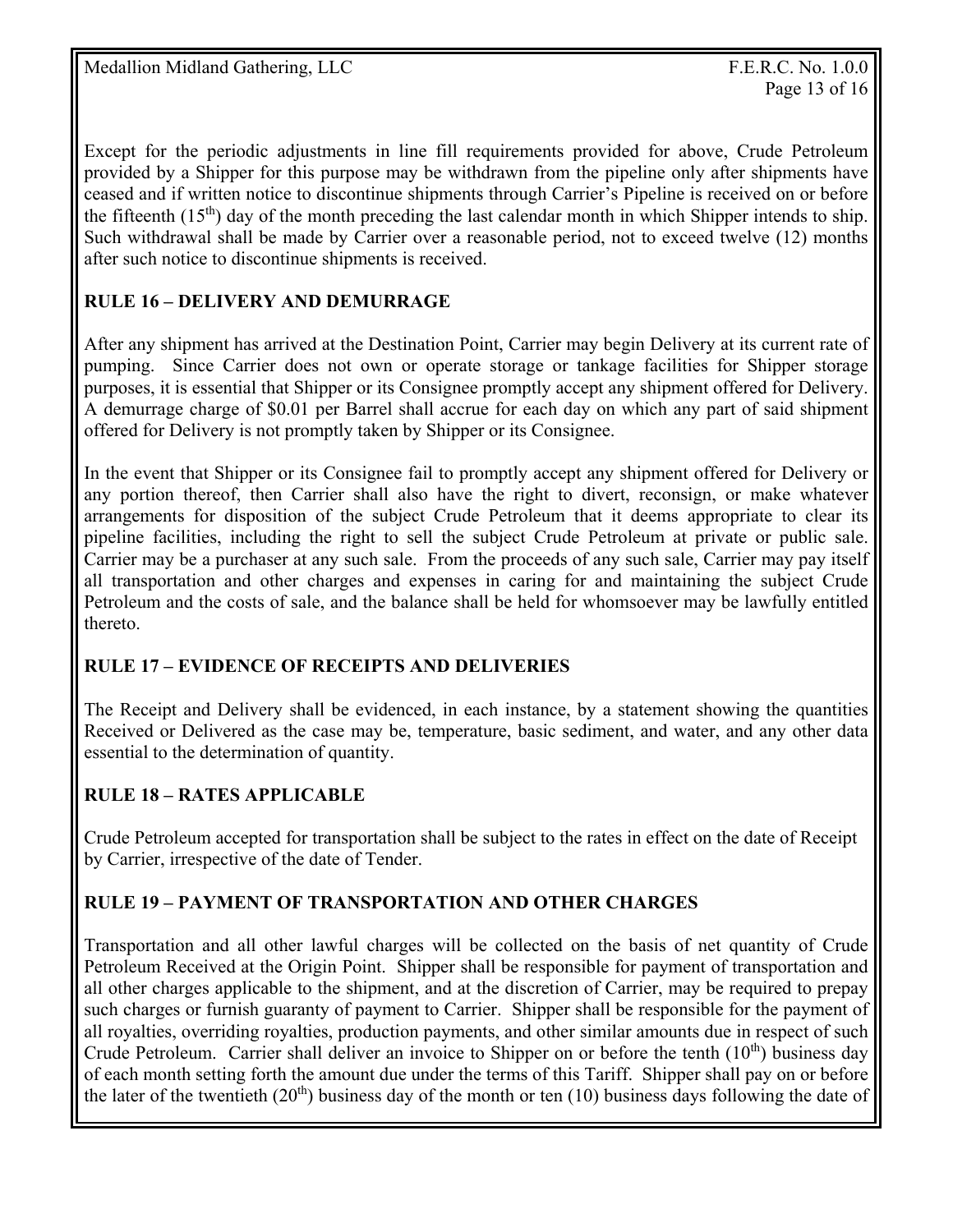receipt of an invoice from Carrier for the immediately preceding month, if applicable, the amount due as set forth on the invoice, except as disputed in good faith by Shipper, in which event Shipper shall only pay the undisputed portion of such amount in such invoice until such time as the dispute is resolved.

Carrier shall have a lien on all Crude Petroleum in its possession belonging to Shipper to secure the payment of all unpaid charges due by such Shipper, and may withhold such Crude Petroleum from Delivery until all of such unpaid charges shall have been paid. If any charge remains unpaid after the due date specified in Carrier's invoice, then such amount shall bear interest from the day after the date of the invoice until paid, calculated at an annual rate equivalent to one hundred and twenty-five percent (125%) of the prime rate of interest, as of the date of Carrier's invoice, charged by the Citibank N.A. of New York, New York, for ninety (90) day loans made to substantial and responsible commercial borrowers or the maximum rate allowed by law, whichever is the lesser.

If said charges shall remain unpaid five (5) days after the time that may be fixed for Delivery as provided for below or, in the absence of unpaid charges, when there shall be failure to take the Crude Petroleum at the Destination Point as provided in these rules and regulations, Carrier may, by an agent, sell said Crude Petroleum at public auction for cash on any day not a Sunday or legal holiday, and not less than forty-eight (48) hours after publication of notice, in a daily newspaper, of the time and place of such sale and the quantity of Crude Petroleum to be sold. Carrier may be a bidder and purchaser at such sale. Out of the proceeds of said sale, Carrier may pay itself all transportation and any other lawful charges, expense of notice, advertisement, sale, and other necessary expense, and of caring for and maintaining the Crude Petroleum, and the net balance shall be held without interest for whomsoever may be lawfully entitled thereto; if the proceeds of said sale do not cover all expenses incurred by Carrier, Shipper and/or Consignee are liable to Carrier for any deficiency.

In addition to all other liens, statutory or otherwise, to which Carrier is entitled and unless the following grant is expressly prohibited by the terms of one or more security agreements or credit agreements creating prior, perfected security interests in the hereinafter-defined Collateral, Shipper hereby grants to Carrier a first priority, continuous, and continuing security interest in all of the following, whether now or hereafter existing or acquired, as collateral for the prompt and complete payment and performance of Shipper's Obligations (as defined below): (i) all Crude Petroleum accepted by Carrier for transportation, terminalling, or otherwise while in the possession of Carrier; (ii) all other property of Shipper now in the possession of and at any time and from time to time hereafter delivered to Carrier or its agents but only while in the possession of Carrier; and (iii) all of Shipper's pre-payments, deposits, balances, and credits with, and any of its claims against, Carrier, at any time existing. The property described or referred to in subsections (i) through (iii) above is collectively referred to as the "Collateral". This grant secures the following (collectively, the "Obligations"): (i) all antecedent, current and future transportation, terminalling, special, ancillary, and other lawful charges arising under or related to this Tariff or the contracts entered into in connection with this Tariff; (ii) the repayment of any amounts that Carrier may advance or spend for the maintenance, storage, or preservation of the Collateral; (iii) all amounts owed under any modifications, renewals or extensions of any of the foregoing obligations; and (iv) all other amounts now or in the future owed by Shipper to Carrier, whether or not of the same kind or class as the other obligations owed by Shipper to Carrier. Shipper authorizes Carrier to file such financing statements or other documents necessary to perfect and maintain the security interest herein granted.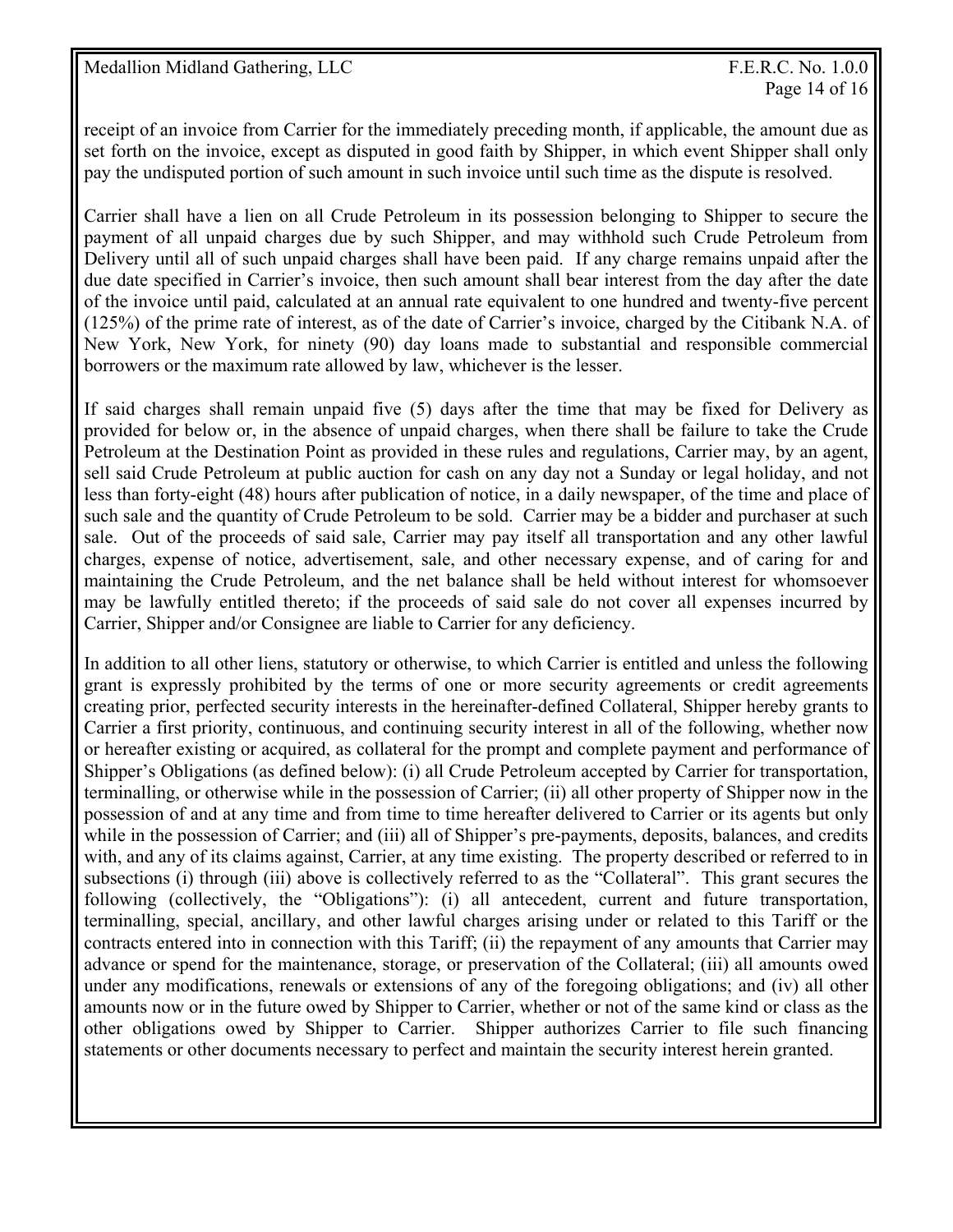### **RULE 20– CHARGES FOR SPILL COMPENSATION ACTS AND REGULATIONS**

In addition to the transportation charges and all other charges accruing on Crude Petroleum accepted for transportation, a per Barrel charge will be assessed and collected in the amount of any tax, fee, or other charge levied against Carrier in connection with such a commodity, pursuant to any Federal, State, or local act or regulation which levies a tax, fee, or other charge on the Receipt, Delivery, transfer, or transportation of such commodities within their jurisdiction for the purpose of creating a fund for the prevention, containment, cleanup, and/or removal of spills and/or the reimbursement of persons sustaining loss therefrom. If such a tax, fee, or other charge is levied against Carrier, Carrier shall file with the FERC to place into effect a per Barrel rate to recover such tax, fee, or other charge. Carrier shall be under no obligation to contest or protest on behalf of Shipper or its Consignee the legality of such tax, fee, levy or other charges.

# **LIABILITY AND CLAIMS**

#### **RULE 21 – DUTY OF CARRIER**

Carrier shall transport and Deliver the quantity of Crude Petroleum accepted for transportation (less the appropriate deductions), with reasonable diligence, considering the quantity of Crude Petroleum, the distance of transportation, the safety of operation, and other material factors.

#### **RULE 22 – LIABILITY OF CARRIER**

 (a) Except where caused by the gross negligence of Carrier, Carrier shall not be liable or responsible to any party for any delay, damage, or loss, whether to property or person, including fines or penalties, resulting from any cause while Carrier is in possession or control of such Shipper's Crude Petroleum, including the breakdown of the facilities of Carrier's Pipeline.

 (b) If damage or loss to Crude Petroleum results from any cause other than the gross negligence of Carrier while Carrier is in possession or control of such Crude Petroleum, then Carrier may apportion the cost of such damage or loss on a pro rata basis among all Shippers. Each Shipper's share of such cost shall be determined by Carrier based on the proportion of the quantity of Shipper's Crude Petroleum in the possession of Carrier on the date of such loss to the total quantity of Crude Petroleum in the possession of Carrier on the date of such loss. Carrier shall be obligated to deliver only that portion of the Crude Petroleum remaining after such deduction.

 (c) NOTWITHSTANDING ANYTHING TO THE CONTRARY IN THIS TARIFF, IN NO EVENT SHALL CARRIER BE LIABLE OR RESPONSIBLE TO ANY SHIPPER, ITS AFFILIATES, SUCCESSORS IN INTEREST, BENEFICIARIES OR ASSIGNEES, FOR ANY CONSEQUENTIAL, INCIDENTAL, INDIRECT, SPECIAL, OR PUNITIVE DAMAGES, OR FOR LOSS OF PROFITS OR REVENUES, THAT ARISE IN RELATION TO THE TRANSPORTATION OF CRUDE PETROLEUM UNDER THIS TARIFF, REGARDLESS OF WHETHER SUCH CLAIM ARISES UNDER OR RESULTS FROM CONTRACT, TORT, OR STRICT LIABILITY.